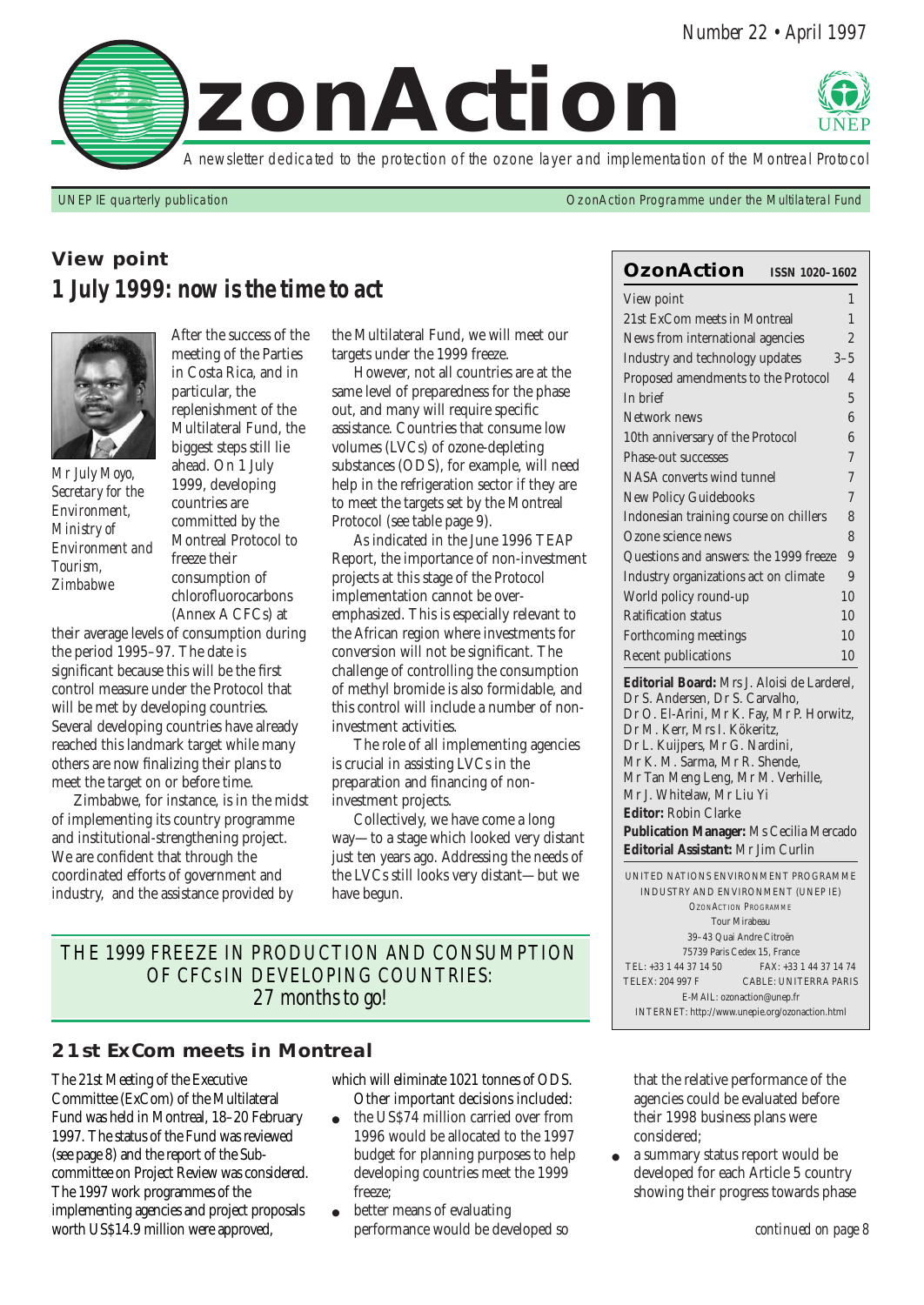#### **News from international agencies**



*Fund Secretariat* The Fund Secretariat prepared for and organized the 21st Meeting of the Executive Committee held in

Montreal, 18–20 February 1997. It also convened a coordination meeting of the implementing agencies (UNDP, UNEP, UNIDO and World Bank) at which resource allocations for the purpose of business planning was agreed. It reviewed for the 21st Meeting the 1997 Business Plans and work programmes of the implementing agencies, four country programmes and 15 project proposals, including those for bilateral cooperation. The Secretariat also prepared several policy papers including the Financial Planning of the Multilateral Fund for the Triennium (1997–99); the Three-Year (1997–99) Business Plan of the Multilateral Fund; and report on actions to improve the functioning of the Financial Mechanism. It organized meetings of the Production Sector Expert Group and the Executive Committee's Sub-Group on Production Sector.

The Secretariat notified relevant governments of project approvals and decisions of the 21st Meeting of the Executive Committee relating to their countries, and distributed the report of the Meeting to the Parties of the Montreal Protocol. It began preparation towards the 22nd Meeting of the Executive Committee to be held in Nairobi, Kenya, 28–30 May 1997. **Contact: Dr Omar El Arini, Secretariat of the Multilateral Fund, 1800 McGill College Avenue, 27th Floor, Montréal, Québec H3A 3J6, Canada Tel: +1 514 282 1122 Fax: +1 514 282 0068 E-mail: mleyva@unmfs.org**



# *UNEP IE OzonAction Programme*

The 1997 Work Programme totalling US\$2.81 million consisting of US\$2.15

million for recurring activities and US\$0.66 million for non-recurring activities was approved at the 21st ExCom. The meeting also approved funding for the preparation of Refrigerant Management Plans for 7 LVCs, national training country programme formulations and institutional strengthening projects. Three country programmes and their respective institutional-strengthening projects (St. Kitts and Nevis, Paraguay, and the Democratic People's Republic of Korea) were also approved at this meeting,

including the institutional-strengthening project for St. Lucia.

The OzonAction Programme held its 6th Informal Advisory Group Meeting to review UNEP's proposed work programme for 1997 during 9–10 January 1997.

The programme also organized the last of a series of national training workshops in Chillers and Refrigerant Management in Jakarta, Indonesia during 26–27 February 1997 (see page 8).

A meetings of the ODS Officers Network for Southeast Asia and the Pacific was held in Melbourne, Australia during 28 February–2 March, back-toback with the 'Life After Halons' Conference. The 5th version of the OAIC diskette was released.

**Contact: Mrs Jacqueline Aloisi de Larderel, UNEP IE, 39–43 quai André Citroën, 75739 Paris Cedex 15, France**

**Tel: +33 1 44 37 14 50 Fax: +33 1 44 37 14 74 E-mail: ozonaction@unep.fr**

**Internet: http://www.unepie.org/ozonaction.html**



#### *UNEP Ozone Secretariat* The Secretariat is preparing

the documentation for the 15th Open-ended Working

Group (OEWG) to be held in Nairobi, 3–6 June 1997. Six Parties (Australia, Canada, the European Community, lndia, Switzerland and the United States) have submitted proposals for amendments of the Montreal Protocol at the next meeting of the Parties in September 1997.

Six Parties (Australia, the European Community, Hungary, the Russian Federation, South Africa and the United States) have submitted Nominations for Essential Uses of ODS for the years 1998 and 1999, which are now being evaluated by the Technology and Economic Assessment Panel (TEAP) and its Technical Options Committees (TOCs).

The Secretariat attended the meetings held in Bangkok by the Methyl Bromide TOC and the Methyl Bromide Task Force of the Economic Options Committee, the 21st ExCom Meeting and the Conference on Atmospheric Effects of Aviation, in Virginia Beach, Virginia, United States. **Contact: Mr K. M. Sarma, UNEP Ozone Secretariat, PO Box 30552, Nairobi, Kenya Tel: +254 2 623 885 Fax: +254 2 623 913 E-mail: madhava.sarma@unep.no Internet: http://www.unep.org/unep/secretar/ ozone/home.htm**

*UNDP* UNDP presented its draft 1997

Business Plan at the 21st ExCom meeting. It included 134 investment projects in 34 countries to eliminate 5720 ODP tonnes at a cost of US\$43 million. Half the funding is for ODS phase out in the three largest countries (Brazil, China, India) to help them meet the 1999 freeze. Lowvolume ODS-consuming countries are also covered, and account for 32 of the 51 countries where UNDP is active.

UNDP completed 70 projects in 1996, raising the number of projects completed during 1991–96 to 173. Total ODP elimination in 1996 was 1212 tonnes.

**Contact: Mr Frank Pinto, UNDP, 1 United Nations Plaza, New York, NY 10017, United States Tel: +1 212 906 5042 Fax: +1 212 906 6947 E-mail: frank.pinto@undp.org**



#### *UNIDO*

At the 21st ExCom Meeting, four investment projects were approved for UNIDO execution, as

carry-overs from last year's allocation, amounting to US\$533 000.

UNIDO's Work Programme for 1997 covering 18 countries and amounting to US\$760 000 was approved at the same meeting. Work on formulating further investment projects and projects in the methyl bromide sector continues. **Contact: Angelo D'Ambrosio, UNIDO, PO Box 300, A-1400 Vienna, Austria Tel: +43 1 21131 5085 Fax: +43 1 21131 6853 E-mail: adambrosio@unido.org**



#### *World Bank*

The 21st ExCom Meeting approved additional funding of US\$4.35 million to support five new projects in

Indonesia and Thailand. With this new approval, the total allocation that the World Bank received in 1996 was US\$43.5 million. The Bank now has 318 investment projects with a value of more than US\$200 million in its portfolio. When completed, these projects will phase out more than 47 000 tonnes of ODS. By the end of 1996, more than US\$71 million had already been disbursed to enterprises, and more than 13 600 tonnes of ODS had been eliminated.

**Contact: Mr Ken Newcombe, World Bank, 1818 H. Street, N.W. Washington D.C. 20433, USA Tel: +1 202 477 1234 Fax: +1 202 522 3256 E-mail: knewcombe@worldbank.org**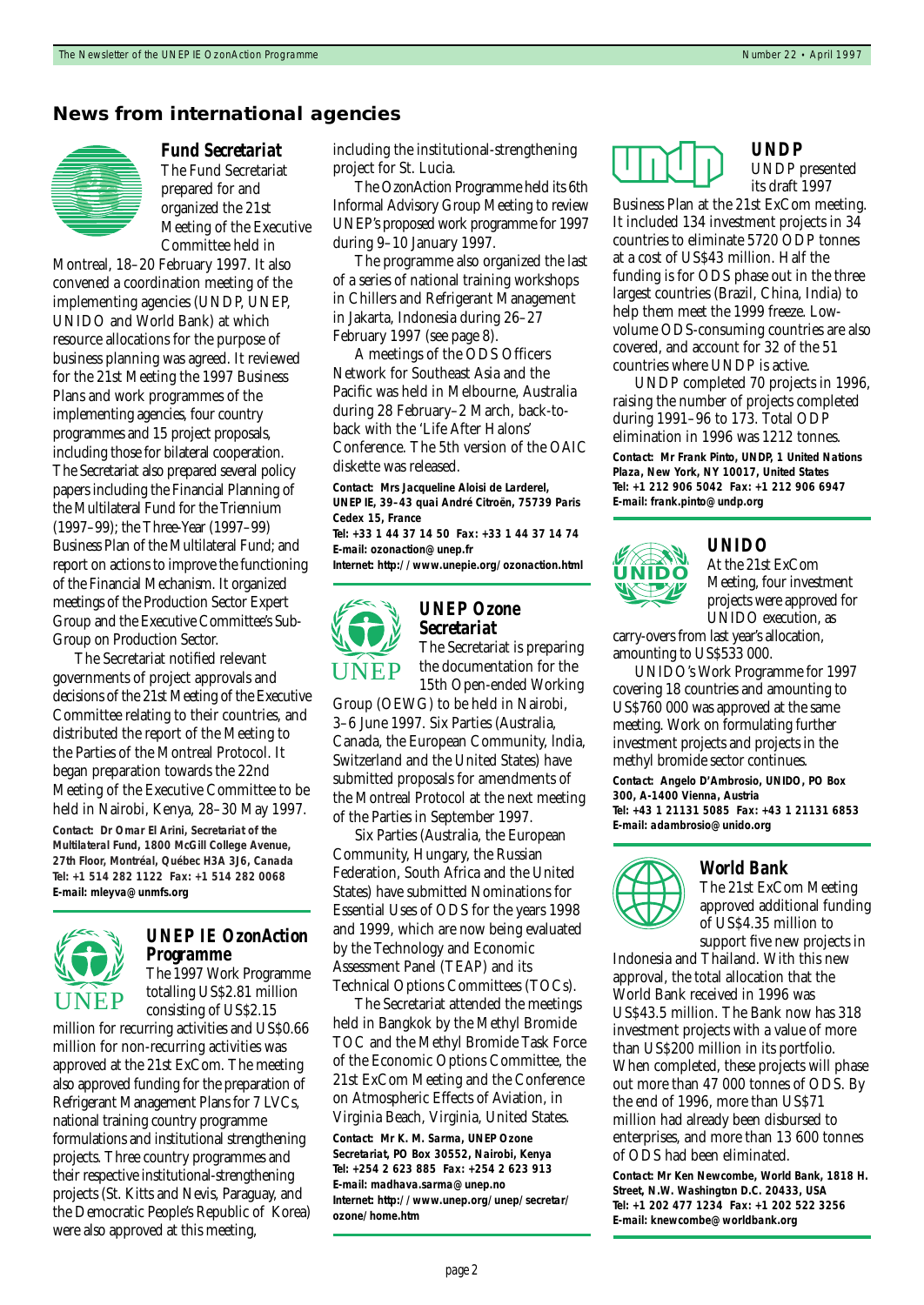#### **Industry and technology updates**

#### *AEROSOLS AND MISCELLANEOUS USES*

#### **Dry cleaning without CFCs**

A study gathering the experiences of the Nordic dry cleaning establishments where dry cleaning methods alternative to the one using CFCs have been investigated showed two promising and widespread alternatives: hydrocarbon dry cleaning and wet cleaning.

Two hydrocarbon technologies were tested: Satec's transfer system and Swiss Clean's dry-to-dry system. The wet cleaning systems used were by Miele/Kreussler, Electrolux/Wascator and Ipso. The conclusions gathered show that dry cleaning with hydrocarbons has a potential to replace CFC cleaning totally. Wet cleaning, on the other hand, also shows some promise; however, observations show that it should only be a supplement to cleaning with perchloroethylene.

**Contact: Nordic Council of Ministers, Copenhagen Fax: +45 33 96 02 02**

#### **Refining raw LPG for propellants**

In the United States, Petro Project Engineering, of Houston, Texas, has designed the AERO® process— Advanced Extraction and Removal of Olefins—for refining raw liquid petroleum gas (LPG) to produce what the company describes as a high-quality

*Below: schematic diagram of the Petro process for converting raw liquid petroleum gas into a aerosol-grade product suitable for use in the personal care industry.*

propellant. The process converts olefins to alkanes, mercaptans to hydrogen sulphide, and removes odour-causing chemicals. The result is a product that is claimed to be suitable for use in hair sprays, deodorants and air fresheners.

Petro has recently completed the design of an 11 000 tonnes/year plant to be built later this year in China. Smaller plants are also available, as is a process to manufacture dimethyl ether as a propellant.

**Contact: Petro, fax: +1 281 470 0732**

#### *REFRIGERANTS*

#### **Eliminating refrigerants from telecom switching centres**

British Telecom is eliminating the refrigerants previously used to cool its switching centres by converting to aircooled systems. The move has eliminated large volumes of CFCs and HCFCs, halved the energy consumption of the centres and resulted in substantial reductions in annual  $CO<sub>2</sub>$  emissions, according to the *Global Environmental Change Report* (28 February 1997)*.* 

More than 100 centres have now been converted and BT claims to be the first telecommunications company in the world to convert to the new but simple technology which, in effect, replaces complicated cooling systems with a simple fan.

The conversion has been made with the help of the US fluid dynamics software and service company Flomerics Ltd, of Marlborough, Massachusetts.

BT has received the Premier Prize in the



**UNEP IE welcomes information from industry and will mention as many new technologies and products as possible in this newsletter**

UK's 1997 Business Commitment to the Environment awards for the innovation. **Contacts: BT, fax: +44 171 405 6875 Flomerics, fax: +1 508 624 0559**

#### **New chillers use non-ODS substitutes**

The US company Carrier Corporation has announced that its new line of Ecologic chillers uses HFC-134a refrigerant, has higher operating efficiencies, lower sound levels and smaller footprints than previous models. The 30HX range is water cooled and the 30GX range is air cooled. The company claims that the new range meets its requirements for refrigerant, efficiency, quieter operation, and product size and material reduction.

**Contact: Carrier, fax: +1 315 432 3503**

#### **New alternative for R-503**

Dehon Service announced that it has recently added Forane 508B to its product line as a suitable replacement for R-503 for lower temperature refrigeration used in laboratories. Forane 508B, from Elf-Atochem, is a refrigerant blend of HFC-23 and FC-116.

Compared to R-503 (a blend of HFC-23 and CFC-13) this alternative has higher condensation pressure, evaporation pressure and rate of compression. **Contact: Dehon, tel: +331 43 98 75 00**

#### *FIRE FIGHTING*

#### **Four new alternatives for halons**

DuPont has introduced four new fire extinguishants as halon replacements: FE-13<sup>™</sup> (CHF<sub>3</sub>) is used as a total flooding agent for normally occupied areas; FE-25<sup>TM</sup> (CF<sub>3</sub>CHF<sub>2</sub>) is a total flooding agent for normally unoccupied areas; FE-241<sup>™</sup> (CF<sub>3</sub>CHCIF) is a total flooding agent for unoccupied areas and can be used as a streaming agent in portable fire extinguishers (with some hardware modifications); and FE-36<sup>™</sup>  $(CF<sub>3</sub>CH<sub>2</sub>CF<sub>3</sub>)$  is available for testing and evaluation as a streaming and flooding agent.

**Contact: DuPont, fax: +44 1442 218575**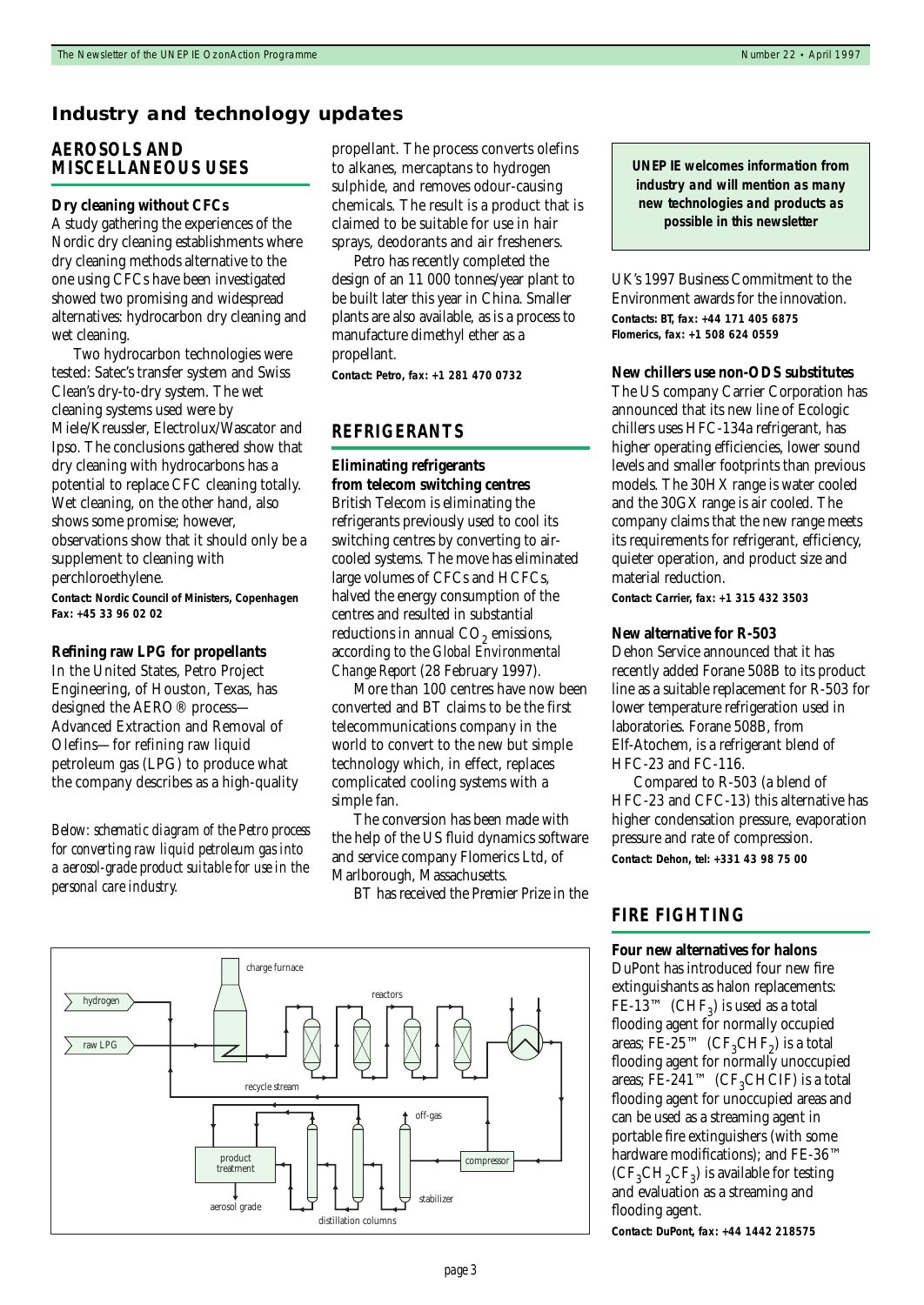#### *FOAMS*

#### **HFC-245fa gets comparative approval** A study by AlliedSignal gives HFC-245fa high marks as a foam-blowing agent. The study compared three such agents: HFC-245fa ( $CF<sub>3</sub>CH<sub>2</sub>CF<sub>2</sub>H$ ), HCFC-141b  $(CCl<sub>2</sub>FCH<sub>3</sub>)$  and CFC-11  $(CCl<sub>3</sub>F)$ . The main conclusions of the study are that:

- HFC-245fa performs well as a blowing agent in an appliance foam;
- aged k-factors of the HFC-245fa foam are lower than those of the aged HCFC-141b foam;
- foam properties of the HFC-245fa exceed those of the HFC-141b foam;
- dimensional stability of the HFC-245fa foam is excellent;
- some consideration must be given to techniques for processing HFC-245fa.

**Contacts: AlliedSignal, fax: (1) 201 455 6395**

#### **US EPA approves foam-blowing HCFC alternatives**

The US Environmental Protection Agency (US EPA) officially approved the use of saturated light hydrocarbons as alternatives to HCFCs in the manufacture of polyisocyanate and polyurethane rigid boardstock foams on 10 March 1997. The agency also approved the use of HFC-134a, saturated light hydrocarbons, and carbon dioxide in the manufacture of polyurethane rigid appliance foam.

USEPA noted that any manufacturer that switched to hydrocarbons would probably have to make additional investments to ensure safety during handling, use and shipping because of the flammability of hydrocarbons. In the United States, they must also be controlled in accordance with the Clean Air Act because they are volatile organic compounds.

### **Physical and environmental properties of CFC-11, HCFC-141b and HFC-245fa**

|             | molecular<br>weight | boiling | conduct.         | flammable<br>point $(^{\circ}C)$ (mW/mK) limits <sup>2</sup> (vol. %) OEL (ppm) | TLV or | GWP <sup>7</sup> | ODP          |
|-------------|---------------------|---------|------------------|---------------------------------------------------------------------------------|--------|------------------|--------------|
| CFC-11      | 137                 | 24      | 7.4 <sup>3</sup> | none                                                                            | 1000   | 4000             | 1.0          |
| HCFC-141b   | 117                 | 32      | 8.8 <sup>3</sup> | $7.3 - 16.0$                                                                    | 500    | 630              | 0.11         |
| $HEC-245fa$ | 134                 | 15.3    | 14 <sup>4</sup>  | none                                                                            | n/a    | 950              | <sup>O</sup> |

#### **Source:**

Sourcebook of Technologies for Protecting the Ozone Layer: flexible and rigid foams (UNEP IE, 1996)

#### **Notes:**

2 in air

# *Five countries and the EC table Protocol amendments*

Several changes to the Montreal Protocol are proposed for the 9th Meeting of the Parties and will be discussed at the 15th Meeting of the OEWG during 3–6 June 1997. The full text of the proposed adjustments and amendments to the Montreal Protocol was distributed to all the Parties by the Ozone Secretariat and is available from the Ozone Secretariat Home Page.

The adjustments and amendments are from six Parties: Australia, Canada, the European Community, India, Switzerland and the United States. They relate to a licensing system for imports and exports of ODS, control of trade by Parties not in compliance with the Protocol, trade restrictions on used, recycled and reclaimed substances, further interim reductions steps for carbon tetrachloride for Parties operating under Article 5, accelerating the phase out of methyl bromide and HCFCs, reduction of the HCFC cap, control of trade in methyl bromide with non-Parties, the production baseline for Parties operating under Article 5, and control of production of HCFCs.

**Contact: UNEP Ozone Secretariat, fax: +254 2 623 913** 

The US EPA has also approved the use of HFC-236fa as an alternative to CFC-114 in industrial process heat pumps. **Contact: US EPA, fax: (1) 202 233 9665 Internet: http://epa.gov.ozone**

#### *METHYL BROMIDE*

#### **Fungal extract promises good nematode control**

Extensive tests at the US Abbott Laboratories in Long Grove, Illinois, are confirming that the use of DiTera®, a natural product made from the *Myrothecium* fungus, is an effective way of controlling nematode infestations. Tests over the past nine years have shown that the product can be used to protect carrots, cauliflower, egg plant and squashes; tests on grapes and citrus fruits are under way. Field evaluations on carrots have resulted in 53 percent marketable carrots, compared to the 55 percent obtained when the crop was treated with methyl bromide.

DiTera® was discovered at the Abbott Laboratories, which holds several patents on the material, ten years ago. The product has now been approved for use in several US states, including California, Florida and Texas, and has been registered for use in Chile. It is available as a spray-dried powder or a liquid, and a granular product is being developed.

**Contact: Abbott Laboratories, fax: +1 847 367 2913**

#### **Significant improvements to diatomaceous earth**

Diatomaceous earth products are registered for use as structural, grain, house and garden pest control insecticides. 'Protect-It' is a natural, nontoxic and environmentally safe alternative to methyl bromide.

Produced by Hedley-Pacific Ventures, this product is a significantly improved diatomaceous earth which is effective in controlling pests in stored grain at 75–100 ppm. Collaborative research between Hedley-Pacific Ventures and Agriculture and Agri-Food Canada (Winnipeg Research Centre) led to the development of this product. It has been field tested and is registered with Health Canada for use in the control of the rusty grain beetle.

**Contact: Hedley Pacific Ventures, fax: +1 604 685 6039**

 $1$  100 years

<sup>3</sup> gas conductivity in air measured at 10 °C

<sup>4</sup> gas conductivity in air measured at 40 °C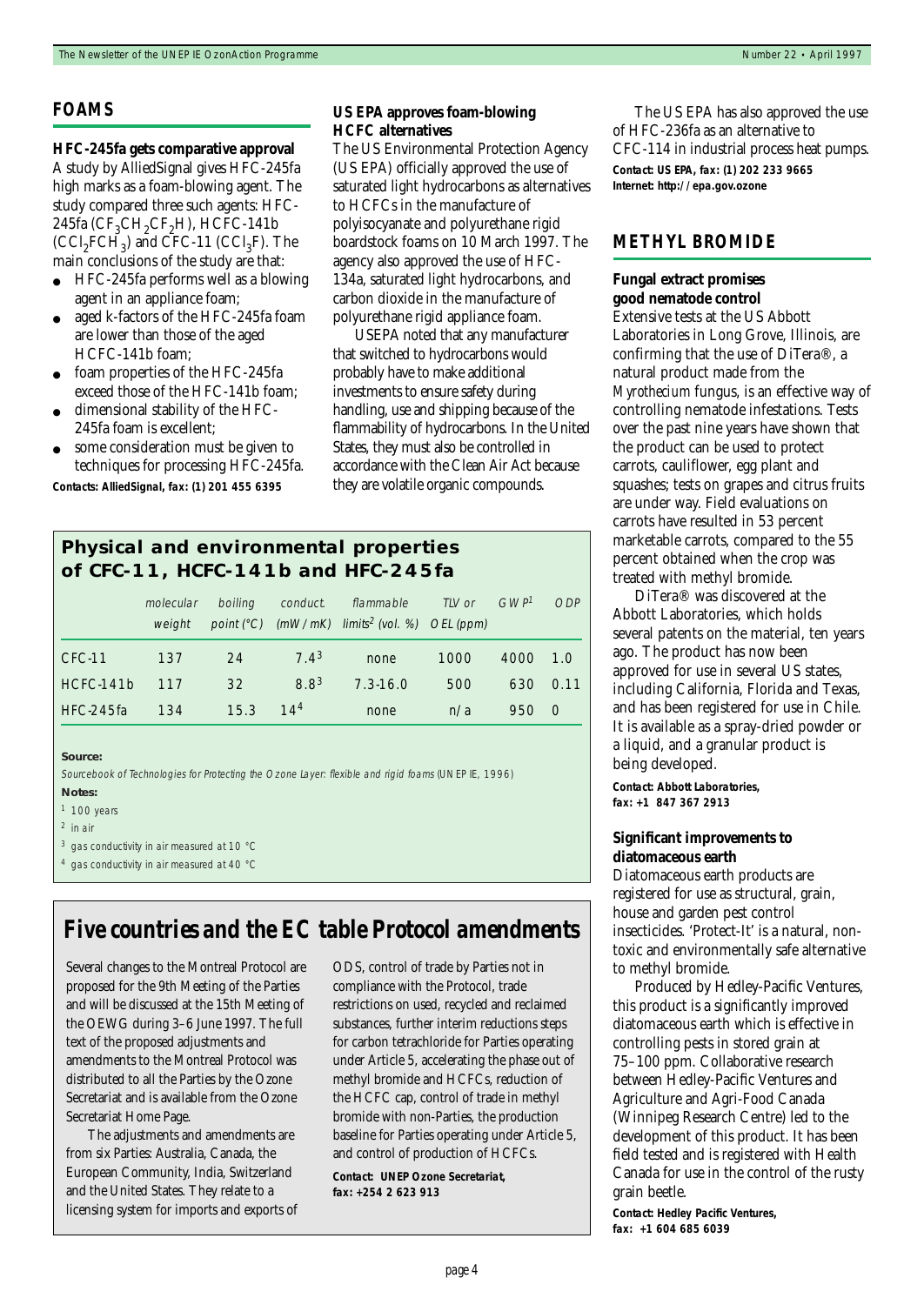# *Ozone community to be studied*

Two sociologists at the University of Denver (Colorado, United States) are studying the make-up and structure of the global ozone community. This spring Drs Penelope Canan and Nancy Reichman will be contacting the experts around the world who served on the UNEP Technology and Economic Assessment Panel and their Technical Options Committees since 1988. The purpose is to understand how these committees have contributed to the implementation process. The sociologists will then conduct interviews with TEAP/TOC members. It is hoped that this work will provide lessons on organization that will speed ODS phase out and perhaps inform procedures on how to address other global environmental problems. Summaries of the results will be reported in OAN. **Contact: fax: +1 303 871 2090 e-mail: pcanan@du.edu**

#### *RECOVERY AND DESTRUCTION*

#### **CFC separation techniques improve**

The US firm Davco CFC Processing has developed a technique for separating R-12 from a mixture of R-12 and R-22 in quantities of up to 400 kg a day. The technique is effective on all mixtures containing no more than 20 percent R-22 and no more than 10 percent refrigerant oil. The recovered R-22 is claimed to be of a quality that exceeds the 99.5 percent purity standard.

A similar development is announced in the United States by Liberty Technology International which has completed construction of a facility dedicated to CFC separation which is claimed to be able to recover all components in the mix. Many previous techniques used destructive separation and recovered only the principal ingredient.

**Contacts: Davco, fax: +1 610 559 1401 Liberty Technology, tel: +1 908 686 4099**

#### *SOLVENTS*

#### **Substitute for CFC-113**

In the United States, the Occidental Chemical Corporation is marketing a range of cleaners based on the parachlorobenzotrifluoride (PCBTF)

molecule. Marketed as the OXSOL® range, the cleaners are volatile organic solvents that are claimed not to harm the ozone layer or cause global warming. In the United States, they are VOC exempt and are not classified as Hazardous Air Pollutants. The cleaners are suitable for use in vapour degreasing systems, as cold cleaning solvents for wipe cleaning or precision cleaning, and as drop-in replacements for CFC-113. **Contact: Occidental Chemical Corporation, tel: +1 972 404 3301**

#### **New precision vapour degreasing agent**

Borothene is being marketed by the US firm Advanced Chemical Design as a drop-in replacement for 1,1,1 trichloroethane and CFC-113. The active ingredient is stabilized mono-chloro-mono-bromoethane, and the firm claims that the product has low toxicity and outstanding cleaning power at a low cost. A patent is pending.

The agent is said not to affect aluminum, magnesium, ferrous metals and most plastics and elastomers. The agent is recommended in vapour degreasers and ultrasonic cleaners, and is claimed to be as strong or stronger than any of the chlorinated solvents.It can be used to dissolve all the greases, fats, oils, waxes, resins, gums and rosin fluxes generally encountered in any metal-working, electronic or precision-cleaning application. **Contact: Advanced Chemical Design, fax: +1 216 291 5949**

#### **New aqueous cleaner**

The US firm ETUS, Inc. has developed a range of ODS-free degreasers and cleaners. RB Degreaser/cleaner is an aqueous concentrate, is said to be non-toxic, noncaustic, non-flammable and biodegradable, yet can be used to remove oils, greases and other deposits from metals, glass, plastics, fabrics, rubber, concrete and other hard and soft surfaces. It can be applied by soaking, dipping, wiping, brushing and spraying; and is used in soak tanks, dip tanks, parts washers, electro-cleaners, ultrasonic cleaners, vapour degreasers, floor scrubbers, pressure washers, steam cleaners and tumblers. Proprietary inhibitors protect metal surfaces from corrosion during cleaning operations and provide temporary rust protection. A 'demulsifier' feature separates the oils and grease from solution. The cleaners and degreasers are on the US EPA's SNAP list of acceptable alternatives to ODS. **Contact: ETUS, Inc., fax: +1 407 321 3098 e-mail: etus@env-sol.com**

# *In brief …*

 $\circ$  Poland has earmarked US\$3.5 million to decrease its use of CFC-12 by 20 percent annually. The project is being financed by the EkoFund, an independent Polish agency financed by fines imposed on the country's heavy industrial polluters and a debtfor-equity swap of part of the Polish state debt to foreign countries. **Contact: Ministry of Industry and Trade, fax: +48 22 6212550** 

 $\circ$  The Aeropres Corporation claims that its new hydrocarbon propellants are at least four times cheaper than any other substitute. Aeropres, a US company, stresses that its propellants can be used in both medical and food applications. **Contact: Aeropres, fax: +1 316 429 6739**

 $\circ$  Refron, Inc. in the United States provides information on the Internet for wholesalers seeking information about supplies of recycled or recovered CFCs.

**Contact: http://www.refron.com**

# *TEAP opens its Internet site*

The UNEP Technical and Economic Assessment Panel opened its Home Page on the Internet (http://www.teap.org) on 24 March 1997. The site provides the public with current information on TEAP activities and membership, and serves as a source for downloading full versions of final and draft reports, technical notes, etc.

Files will be made available in Adobe Acrobat format which enables viewing by cross-platform users (DOS, Windows, MacIntosh and UNIX).

Readers with questions regarding this service should contact Mr Gary Taylor, Co-Chair of the Halons Technical Options Committee.

**Contact: G. Taylor, e-mail: GTaylor@mail.taylorwagner.com**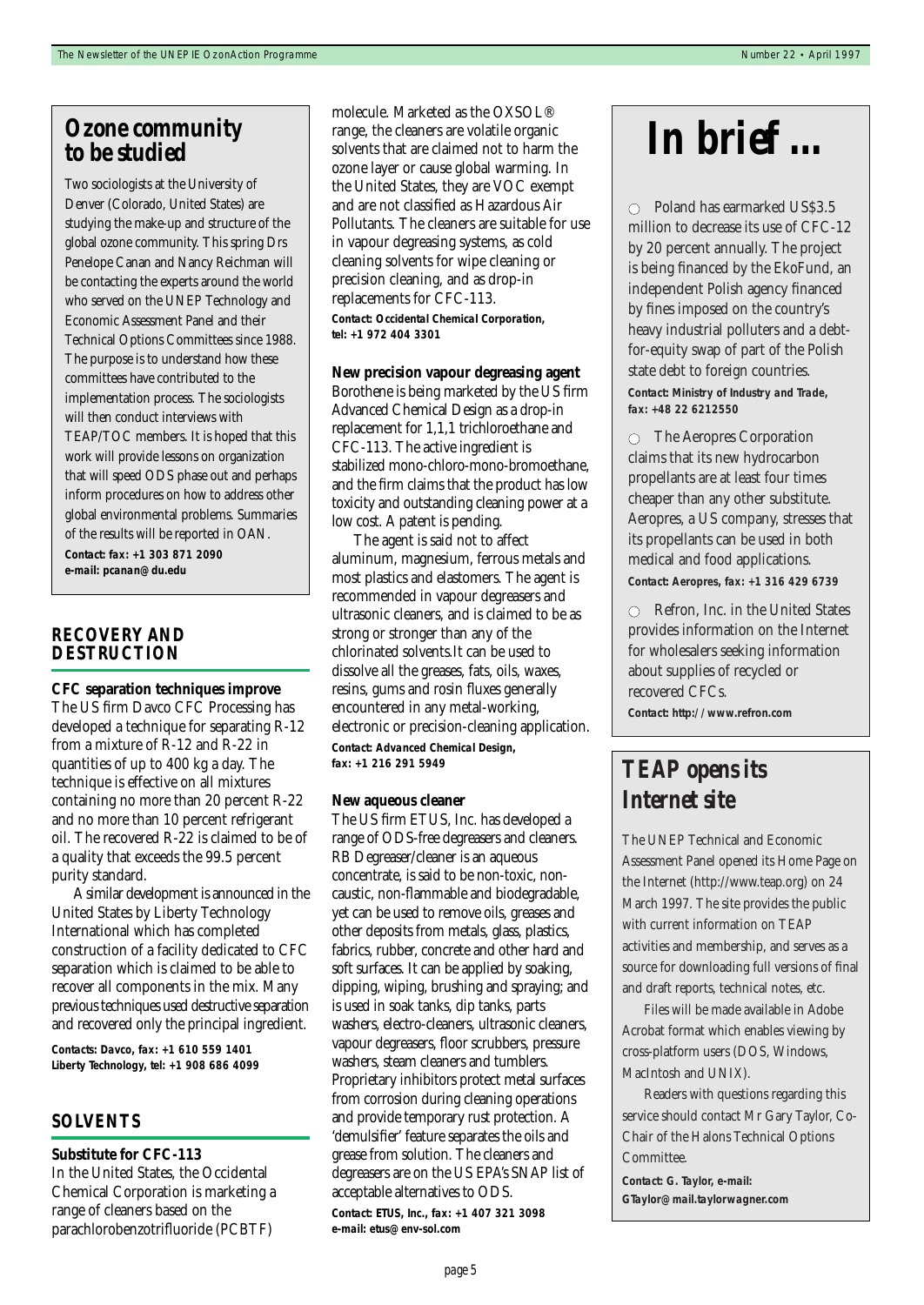#### **Network news**

*UNEP IE OzonAction Programme operates networks of ODS Officers in English- and French-speaking Africa, Southeast Asia and the Pacific, and in South and Central America to promote information and knowledge sharing. New networks are planned for the Caribbean and for West Asia later this year. All are funded from the Multilateral Fund except that for Southeast Asia which is funded by Sweden.*

#### *Southeast Asia and the Pacific*

The follow-up meeting was held during 28 February-1 March 1997 in Melbourne, Australia, back-to-back with the 'Life after Halons' conference, and was hosted by the Australian government. ODS Officers discussed progress as well as common problems related to ODS phase out, the development of a regional approach to halons and heard a presentation on

Malaysia's success in MAC recovery and recycling. Other discussions included revision of the present format on data reporting, recent developments in the Montreal Protocol, possible agenda items for the next OEWG, highlights of the recent ExCom meetings, and a review of the recently approved UNEP work programme including the refrigeration management plan.

Key points to emerge from the meeting to improve and strengthen ODS phase-out programmes in the SEAP region included:

- Malaysia and Indonesia are the only countries in the network consuming more than 100 tonnes of halons, meaning they would be eligible for assistance in establishing Halon Banks under the Multilateral Fund;
- a paper would be prepared on the halon situation in the region that

would include Australia's capabilities in recovery, recycling and destruction, and Malaysia's and Indonesia's capabilities in halon banking;

- Australia and UNIDO would present case studies on alternatives to methyl bromide at the next meeting;
- all countries will be able to meet the 1999 freeze;
- at the next meeting, an expert would be identified to discuss alternatives to HCFCs in the air-conditioning sector, focusing on the efficiency and use of HFC-134A in tropical countries;
- the next meeting would also review results from the chiller training courses in Thailand, Philippines and Indonesia.

**Contact: UNEP IE OzonAction Programme, fax: +33 1 44 37 14 74 Internet: http://www.unepie.org/ozonaction.html**

# *10th Anniversary of the Montreal Protocol: 1987–97*

Preparations for the 10th anniversary of the Montreal Protocol are well under way. Plans are being drawn up jointly with Environment Canada for a series of events to be held in Montreal, Canada. These include:

- a Technology Showcase with the theme *A Decade of Technology Transfer under the Montreal Protocol: Lessons Learned,* including an exhibition of technologies and a series of presentations (9–17 September);
- a Science Colloquium (September 12–13) to provide an opportunity for the scientific community to share its views with participants through presentations and discussions;
- TEAP Industry Celebration Dinner, including the 'Best-of-the-Best' awards (14 September);
- the Ninth Meeting of the Parties to the Montreal Protocol (15–17 September);
- the 10th Anniversary of the Montreal Protocol (16 September);
- **International Ozone Day** (September 16) will include special presentations and events;
- UNEP 1997 Ozone Awards (16 September);
- a special edition of *Our Planet* on ozone issues;
- a video on the 10th anniversary; and
- selection of outstanding ODS Officer for each region.
- Details are available on the Internet from
- the Ozone Secretariat's home page which has

#### **Commemorative postal stamps for the 10th anniversary**

The International Postal Union (IPU), as a result of cooperation with the UNEP Ozone Secretariat in Nairobi, is inviting its members to issue postal stamps to mark the Tenth Anniversary of the Montreal Protocol. In response to Circular No. 428 issued by the IPU, ten countries— Argentina, Belarus, Brunei Darussalam, Czech Republic, Islamic Republic of Iran, Kazakhstan, Pakistan, Peru, Poland and

Zambia—will be issuing postage stamps by September 1997.

Countries are encouraged to commemorate this event by responding positively to this invitation. Those who wish to do so may contact the Ozone Secretariat for design ideas. Samples of these commemorative stamps will also be published as an insert in the October issue of OAN.

been revised and updated to include the San José Meeting Reports, a list of forthcoming meetings, the list of publications of the Secretariat and the Agenda of the 15th Openended Working Group (OEWG).

#### **Contacts:**

**The Secretariat, 10th Anniversary of the Montréal Protocol, Environment Canada, fax: +1 819 953 0550; e-mail: ozone97@marbek.ca**

**UNEP Ozone Secretariat, fax: +254 2 623 913 e-mail: madhava.sarma@unep.no Internet: http://www.unep.org/unep/secretar/ ozone/home.htm**

**UNEP IE, OzonAction Programme, fax: +33 1 44 37 14 74 e-mail: ozonaction@unep.fr Internet: http://www.unepie.org/ozonaction.html**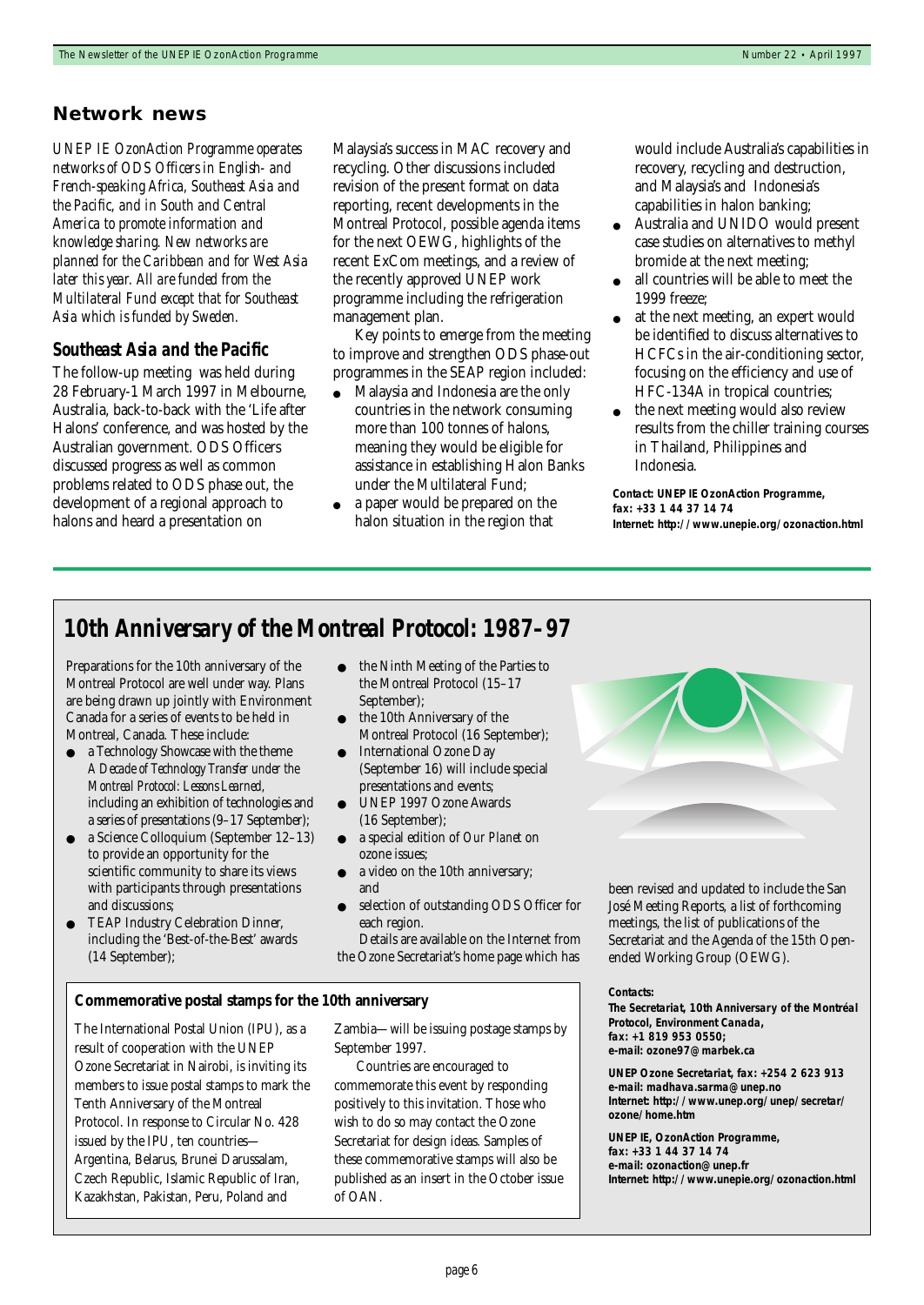# *Phase-out successes under the Multilateral Fund* **NASA converts wind**

#### **Malaysia replaces CFCs in pipe insulation manufacture**

The Malaysian firm Allied Foam Insulation has replaced CFC-11 in the manufacture of its pipe insulation products as a result of an investment project funded by the Multilateral Fund and implemented by UNDP (MAL/ FOA/13/INV/043). The project was approved in July 1994 and completed in December 1996, eliminating 25 ODP tonnes through conversion to HCFC-141b technology. **Contact: UNDP, fax: +1 212 906 6947**

#### **Reusing methyl bromide in Chile**

Environment Canada and the Chilean Exporters' Association have completed a project involving the transfer of a Canadian technology that will help reduce methyl bromide use in Chile. The technology, the Bromosorb unit, offers a means of reducing methyl bromide consumption during fumigation. The unit is attached to the chamber where the commodity (such as fruit or cut flowers) is to be fumigated. The unit recaptures and recycles the methyl bromide used in the fumigation. The methyl bromide is then reused during the next fumigation cycle instead of being vented to the atmosphere. The Bromosorb unit reduces consumption of methyl bromide by 75 percent and reduces emissions to the atmosphere by 95 percent.

Environment Canada, through a bilateral project under the Multilateral Fund of the Montreal Protocol, donated a

Bromosorb unit to the Chilean Government. In December 1996, the unit was installed at the David del Curto Plant in Kalinka. During commissioning, Chilean workers received hands-on training from Canadian technicians. Initial tests with the unit have produced promising results. **Contact: Environment Canada, fax: +1 819 953 7253**

#### **Thai firm eliminates CFCs in foam manufacture**

Thai Union has eliminated CFCs in the manufacture of rigid foam, cold-cure and integral skin foams as a result of another UNDP project (THA/FOA/15/INV/ 041). This project was approved in December 1994 and completed in December 1996, eliminating 45 ODP tonnes through conversion to HCFC-141b for rigid and integral skin foams, and a water-based system for flexible moulded foam. **Contact: UNDP, fax: +1 212 906 6947**

#### **Guatemalan firm eliminates CFCs**

The Guatemalan firm Refrigua now produces refrigerators containing neither CFC-12 as a refrigerant nor CFC-11 as a means of blowing the insulation panels, thanks to a UNDP-implemented project (GUA/94/G62) which received funding of US\$195 000 from the Multilateral Fund. The project is phasing out the use of 24.4 ODP tonnes a year. Refrigua produces 18 000 refrigerators a year. **Contact: UNDP, fax: +1 212 906 6947**

# **tunnel to R-134a**

The NASA Langley Research Center's Transonic Dynamics wind tunnel, in Hampton, Virginia, is converting its testing system from R-12 to R-134a. The system is the largest of its kind in the world using refrigerant gas. The new refrigerant charge, nearly 160 tonnes, will be HFC-134a supplied by ICI Klea, through Refron, Inc.

The wind tunnel, which is used for the testing of both commercial and military aircraft, has a volume of more than 28 000  $m<sup>3</sup>$ . NASA uses refrigerant gas as the test medium because it is heavier than air and thus beneficial for aeroelastic testing.

The R-134a is delivered from a liquid storage vessel, through a steamfed vapourizer, and into the wind tunnel. A 22 500-kW fan blows the vapour through the tunnel at speeds ranging from Mach 0.1 to 1.2. Approximately 45 tonnes of R-134a are vaporized into the tunnel during a typical test run. Following a test sequence, the R-134a is recovered from the tunnel using a powerful compressor and a low-temperature condensation system.

Refron, Inc., converted the storage tank from R-12 to R-134a, and recovered nearly 100 tonnes of R-12 refrigerant.

**Contact: ICI Klea, fax: +1 302 887 7706; Internet: www.iciklea.co.uk/klea**

# *New Policy Guidebooks available*

*Saving the Ozone Layer: Guidelines for United Nations Offices, Practical Steps to Phase Out the Use of Ozone-Depleting Substances on UN Premises.* UNEP IE OzonAction Programme, 1997

*Monitoring Imports of Ozone-depleting Substances: a guidebook,* UNEP IE OzonAction Programme in cooperation with the Stockholm Environment Institute and the Swedish International Development Agency, 1996.

*Regulations to Control Ozone-depleting Substances: a guidebook,* UNEP IE OzonAction Programme in cooperation with the Stockholm Environment Institute, 1996.



**Contact: UNEP IE OzonAction Programme Fax: +33 1 44 37 14 74 e-mail: ozonaction@unep.fr Internet: http://www.unepie.org/ozonaction.html**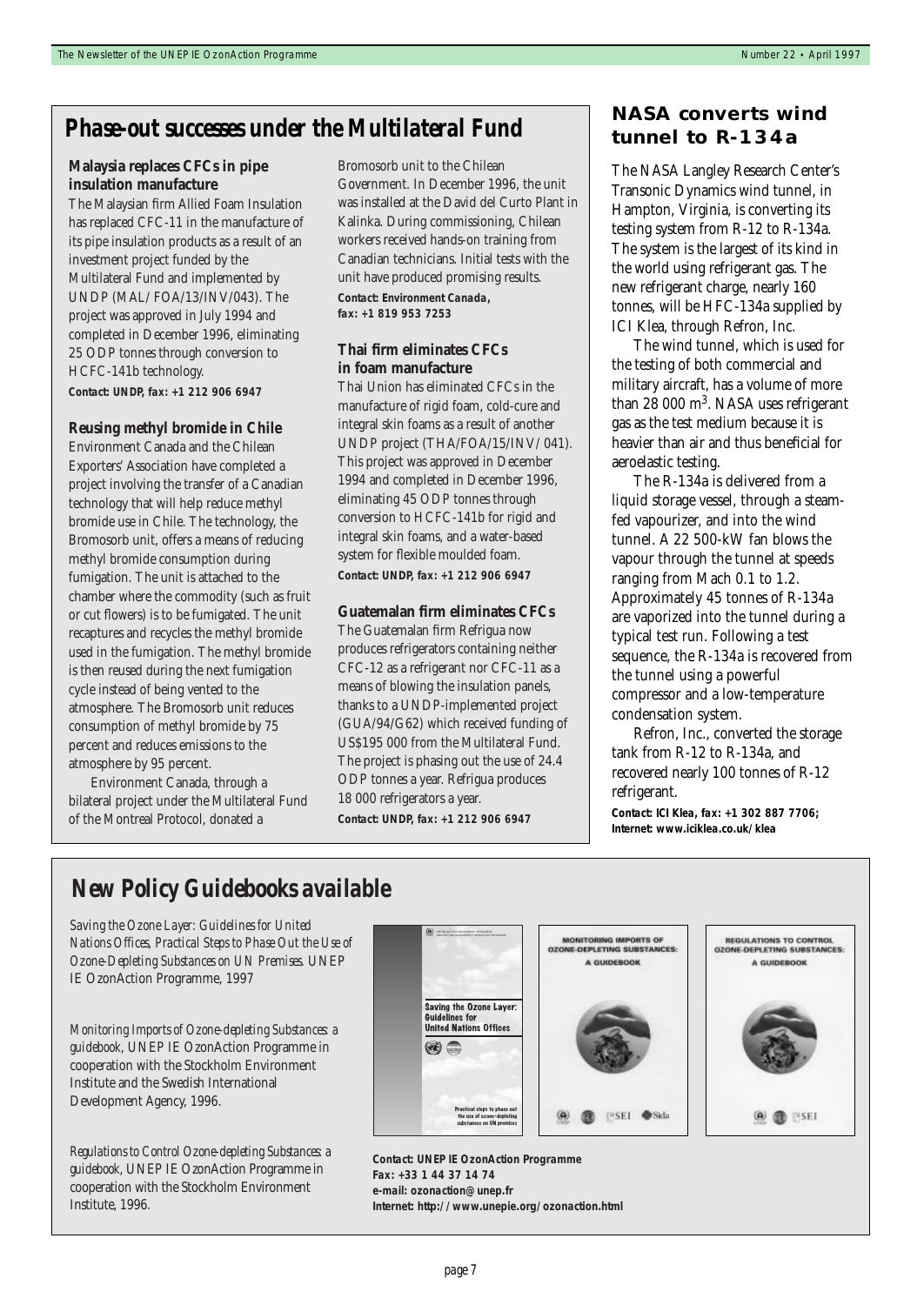out and the difficulties they might face in meeting the 1999 freeze in consumption of annex A CFCs;

- a study would be made of ways in which the administrative costs of the implementing agencies could be reduced;
- a standing Sub-committee on Monitoring, Evaluation and Finance was created to replace the previous Sub-committee on Financial Matters;
- the country programmes of the Democratic People's Republic of Korea, Paraguay, and Saint Kitts and Nevis were approved;
- the ExCom also provided initial guidance on the sectoral plan being developed by China and the World Bank to phase out ODS use in the

### **OAN on Internet**

**OzonAction News is now available on the Internet, in English, French and Spanish.** 

**Point your Web browser to:**

**http://www.unepie.org/ ozat/oan.html**

halon sector—a new sector approach promising economies over the projectby-project approach;

the World Bank to prepare a study on concessional lending to finance phaseout projects and ways of raising private-sector finance.

**Contact: Multilateral Fund Secretariat, fax: (1) 514 282 0068 e-mail: mleyva@unmfs.org**

#### 15 million km2 for about 70 days which has happened only once before, in 1995. A record low monthly mean ozone of 152 m atm cm was reported by the Halley station for September, by Syowa (l56 m atm cm) for October and by Vernadsky (211, 225 and 270 m atm cm) for August, November and December respectively.

In the northern mid- and polar latitudes, ozone levels at the end of November and early December were 5-8 percent below the 1957–70 averages, with a deficiency of more than 20 percent over the north Atlantic, northern Europe and western Siberia. However, later in December until the end of February there was no spectacular decrease. The deviations were 5–10 percent below the averages expected from extrapolating the long-term ozone trend.

**Contact: Dr R. D. Bojkov, fax: (41) 22 734 23 26; e-mail: bojkov\_r@gateway.wmo.ch**

#### **Do aircraft destroy the ozone layer?**

In the 1960s, before CFCs were suspected of destroying the ozone layer, there were fears that large fleets of supersonic aircraft could have serious effects on the ozone layer. Now, almost 30 years later, the same fears have reemerged as a result of research by the US National Oceanic and Atmospheric Administration at Boulder, Colorado. A research plane chasing Concorde has found that it produces an exhaust containing much sulphuric acid in the form of a very fine aerosol. The chlorine pollutants that destroy ozone do so on the surface of such particles.

### *continued from page 1* **Indonesian training course on chillers and refrigerant management**

UNEP organized the last of a series of training courses on chillers and refrigerant management in Jakarta, Indonesia, during 26–27 February 1997. The course was completed in cooperation with the Ozone Unit in the State Ministry for the Environment of Indonesia; 60 people from industry and government participated. Three lecturers from the Air-conditioning and Refrigeration Institute (ARI) in the United States provided the technical expertise for the training.

**Contact: UNEP IE OzonAction Programme fax: +33 1 44 37 14 74; e-mail: ozonaction@unep.fr Internet: http://www.unepie.org/ozonaction.html**

A large fleet of supersonic aircraft could therefore have a serious effect on the ozone layer. So too, claim the researchers, might subsonic aircraft but the research has not yet been done.

**Contact: NOAA, fax: +1 303 497 5126**

#### **First evidence that ozone hole harms Antarctic fish**

Researchers from Northeastern University and the University of Texas in the United States have shown that increased ultraviolet light (UV-B) damages DNA in the eggs and larvae of Antarctic icefish. In *Proceedings of the National Academy of Sciences* (17 February 1996), the scientists report that icefish eggs accumulate significant levels of DNA lesions called cyclobutane pyrimidine dimers.

'We were surprised at the extent of the DNA damage we found,' said lead author Kirk Malloy, biologist at Northeastern, 'although we still need to know what happens during the rest of the year when the ozone hole closes up.'

'Ozone depletion has previously been shown to harm one-celled marine plants in Antarctica. We've now documented significant damage at a higher level of the food chain,' said William Detrich, a Northeastern biologist who coauthored the paper. 'It is striking how closely the damage to the fish eggs tracked with the increased intensity of ultraviolet light.'

**Contact: Northeastern Biology Department, fax +1 617 373 3724**

# *Ozone science news*

## **Melanoma on the rise**

The incidence of malignant melanoma is rising at an alarming rate in the United States. Americans now have a 1 in 84 risk of developing melanoma in their lifetime, an 1800 percent increase since 1930, according to Dr Darrell S. Rigel of the New York University School of Medicine

The United States is not alone in this respect. Australia, Austria, Canada, Germany, Italy and Scotland have all experienced a significant increase over the past decades.

However, public awareness efforts have proven helpful because patients are now coming to their doctors earlier with suspicious lesions. This has led to an increased survival rate for patients with stage 1 melanoma from approximately 50 percent in the 1950s to approximately 90 percent today.

**Contact: fax: +1 212 689 5748 e-mail: dsrigel@prodigy.com**

#### **Ozone hole report**

Although the strength and longevity of the the ozone hole during the southern spring of 1996 was comparable with the events of the past four years, a few new records were set. The hole disappeared only in the first half of December 1996. The area exceeding 10 million km2 lasted for about 85 days compared with about 70 for the previous four years and less than 30 days in the early 1980s. The hole covered an area larger than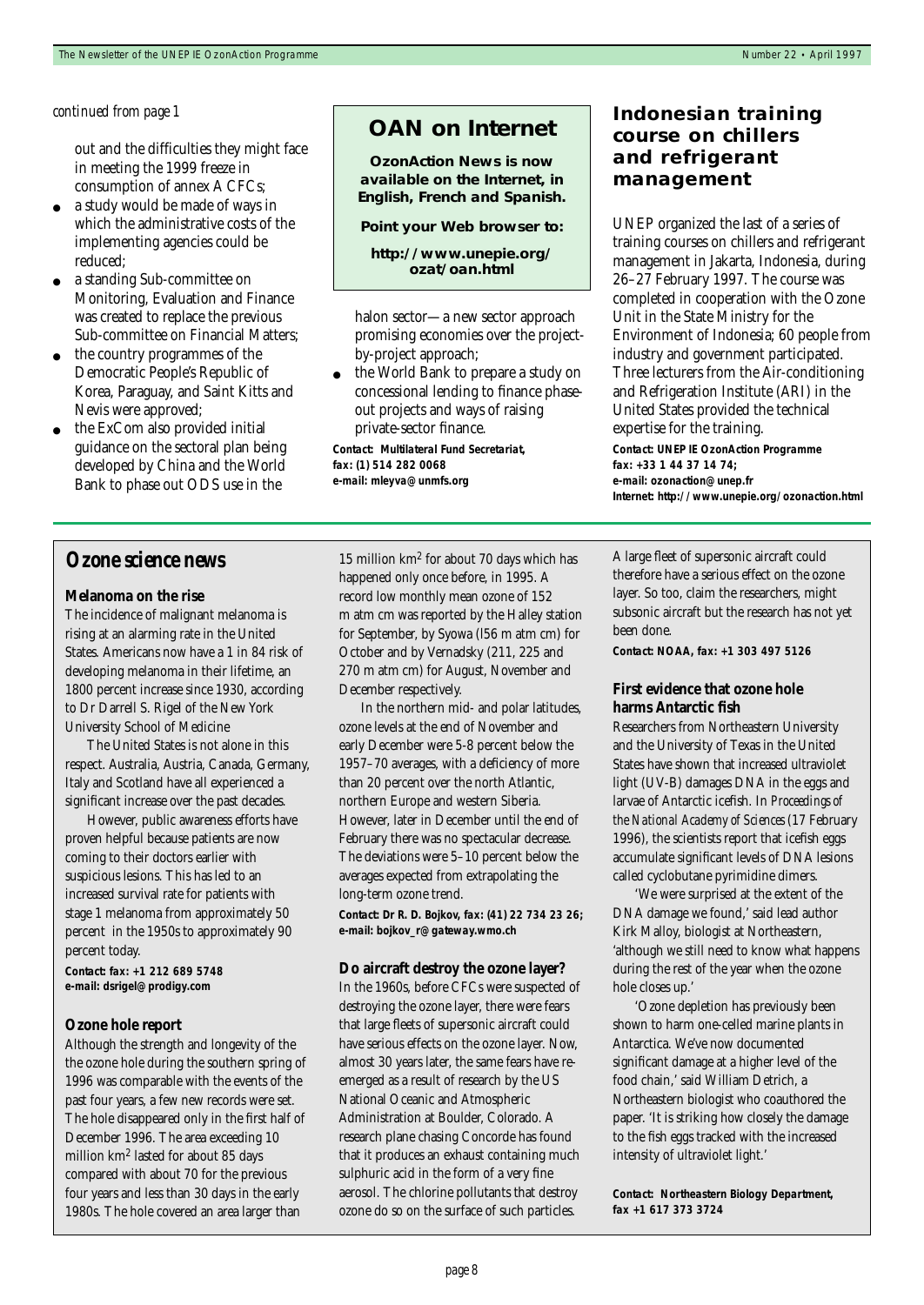#### **Questions and answers: what is the significance of the 1999 freeze?**

#### **Question:** *why is the 1999 freeze important for developing countries?*

**Answer:** It is the first of a number of reductions and phase outs under the Montreal Protocol, including its London and Copenhagen amendments, that affect Article 5 countries (broadly, the developing countries). It will require these countries to freeze their consumption of the 10 CFCs listed in annex A of the Protocol at their average consumption levels during 1995–97.

#### **Question:** *will this be followed by further restrictions?*

**Answer:** Yes—as the table on the right shows, most subsequent restrictions will affect Article 5 countries; consumption of halons will be frozen in the year 2002, annex B CFCs and methyl chloroform consumption will be affected the following year, and so on.

#### **Question:** *how can Article 5 countries meet these deadlines in time?*

**Answer:** By preparing and implementing their country programmes which will outline the steps needed to meet all the requirements of the Montreal Protocol. Most countries have developed or are developing these programmes. Those that have not yet done so should immediately contact the OzonAction Programme.

**Contact: UNEP IE OzonAction Programme fax: +33 1 44 37 14 74; e-mail: ozonaction@unep.fr Internet: http://www.unepie.org/ozonaction.html**

#### *ODS reduction and phase-out dates*

● Article 5 countries ● non-Article 5 countries

| 1 July 1989    | $\bullet$ freeze of annex A <sup>1</sup> CFCs                                                                                 |  |  |  |  |
|----------------|-------------------------------------------------------------------------------------------------------------------------------|--|--|--|--|
| 1 January 1992 | • freeze of halons                                                                                                            |  |  |  |  |
| 1 January 1993 | • annex B CFCs <sup>2</sup> reduced by 20% from 1989 levels                                                                   |  |  |  |  |
|                | • freeze of methyl chloroform                                                                                                 |  |  |  |  |
| 1 January 1994 | • annex B CFCs reduced by 75% from 1989 Ievels                                                                                |  |  |  |  |
|                | • annex A CFCs reduced by 75% from 1986 levels                                                                                |  |  |  |  |
|                | $\bullet$ halons <sup>3</sup> phased out <sup>6</sup>                                                                         |  |  |  |  |
|                | • methyl chloroform reduced by 50%                                                                                            |  |  |  |  |
| 1 January 1995 | • methyl bromide frozen at 1991 levels                                                                                        |  |  |  |  |
|                | • carbon tetrachloride reduced by 85% from 1989 levels                                                                        |  |  |  |  |
| 1 January 1996 | $\bullet$ HBFCs <sup>6</sup> phased out <sup>4</sup>                                                                          |  |  |  |  |
|                | $\bullet$ carbon tetrachloride phased out <sup>6</sup>                                                                        |  |  |  |  |
|                | $\bullet$ annex A and B CFCs phased out <sup>6</sup>                                                                          |  |  |  |  |
|                | • methyl chloroform phased out <sup>6</sup>                                                                                   |  |  |  |  |
|                | $\bullet$ HCFCs <sup>5</sup> frozen at 1989 levels of HCFC                                                                    |  |  |  |  |
|                | + 2.8% of 1989 consumption of CFCs (base level)                                                                               |  |  |  |  |
| 1 July 1999    | • freeze of annex A CFCs at 1995–97 average levels                                                                            |  |  |  |  |
| 1 January 2001 | • methyl bromide reduced by 25%                                                                                               |  |  |  |  |
| 1 January 2002 | • freeze of halons at 1995-97 average levels                                                                                  |  |  |  |  |
|                | • freeze of methyl bromide at 1995–98 average levels                                                                          |  |  |  |  |
| 1 January 2003 | • annex B CFCs reduced by 20% from 1998-2000 average consumption                                                              |  |  |  |  |
|                | • freeze in methyl chloroform at 1998-2000 average levels                                                                     |  |  |  |  |
| 1 January 2004 | • HCFCs reduced by 35% below base Ievels                                                                                      |  |  |  |  |
| 1 January 2005 | • annex A CFCs reduced by 50% from 1995-97 average levels                                                                     |  |  |  |  |
|                | • halons reduced by 50% from 1995-97 average levels                                                                           |  |  |  |  |
|                | • carbon tetrachloride reduced by 85% from 1998–2000 average levels                                                           |  |  |  |  |
|                | • methyl chloroform reduced by 30% from 1998-2000 average levels                                                              |  |  |  |  |
|                | • methyl bromide reduced by 50%                                                                                               |  |  |  |  |
| 1 January 2007 | • annex A CFCs reduced by 85% from 1995-97 average levels<br>• annex B CFCs reduced by 85% from 1998-2000 average level       |  |  |  |  |
| 1 January 2010 | • HCFCs reduced by 65% and methyl bromide phased out                                                                          |  |  |  |  |
|                | • 100% phase out of CFCs, halons and carbon tetrachloride                                                                     |  |  |  |  |
|                | • methyl chloroform reduced by 70% from 1998-2000 average levels                                                              |  |  |  |  |
| 1 January 2015 | • HCFCs reduced by 90%                                                                                                        |  |  |  |  |
|                | • 100% phase out of methyl chloroform                                                                                         |  |  |  |  |
| 1 January 2016 | • freeze of HCFCs at baseline figure of year 2015 average levels                                                              |  |  |  |  |
| 1 January 2020 | • HCFCs phased out allowing for a service tail of up to 0.5% until 2030                                                       |  |  |  |  |
| 1 January 2040 | • HCFCs phased out                                                                                                            |  |  |  |  |
|                |                                                                                                                               |  |  |  |  |
|                | $^{1}$ Five CECs in annoy A: CECs 11, 19, 112, 114 and 115, $^{2}$ Tan CECs in annoy B: CECs 12, 111, 119, 911, 919, 912, 914 |  |  |  |  |

<sup>1</sup> Five CFCs in annex A: CFCs 11, 12, 113, 114 and 115  $^{-2}$  Ten CFCs in annex B: CFCs 13, 111, 112, 211, 212, 213, 214, 215, 216 and 217  $^{-3}$  halons 1211, 1301 and 2402  $^{-4}$  34 hydrobromofluorocarbons  $^5$  34 hydrochlorofluorocarbons  $^{-6}$  with exemptions for essential uses

#### **Ozone leadership organizations announce climate protection**

The Electronics Industry Association of Japan (EIAJ) announced a new 'Voluntary Action Plan by the Electronic Device Industry on Reduction of PFC Emissions' in Tokyo during the Japan-US Environmental Leadership Workshop held 2–4 April 1997.

Perfluorocarbons (PFCs) are often used to replace ODS in the manufacture of semiconductors and other electronic devices, and are among the most potent greenhouse gases. At present, no substitutes are known for this chemical which is especially useful in the semiconductor industry.

This plan is regarded as comparable to the voluntary measures taken by the US

EPA and some semiconductor industry partners to reduce other emissions. It is expected that the Framework Convention on Climate Change will use industry leadership to achieve its aims, as did the Montreal Protocol for the Protection of the Ozone Layer. It is anticipated that this action will encourage other European and Asian semiconductor industries to support similar voluntary actions to reduce PFC emissions in ways that are less expensive, quicker and potentially environmentally more friendly than traditional regulatory approaches.

This workshop was sponsored by the Japan Industrial Conference for Ozone

Layer Protection (JICOP), Japan Electrical Manufacturers' Association (JEMA), EIAJ, Japan Automobile Manufacturers' Associations (JAMA), Japan Refrigeration and Air-Conditioning Industry Association (JRAIA), Japan Fluorocarbon Manufacturers' Association (JFMA), Federation of Electric Power Companies (FEPC), The International Cooperative for Environmental Leadership (ICEL), and the University of Maryland. It was supported by the Japan Ministry of International Trade (MITI), the US EPA, and UNEP IE.

**Contact: JICOP, fax: +81 03 5689 7983 US EPA, fax: +1 202 233 9576**